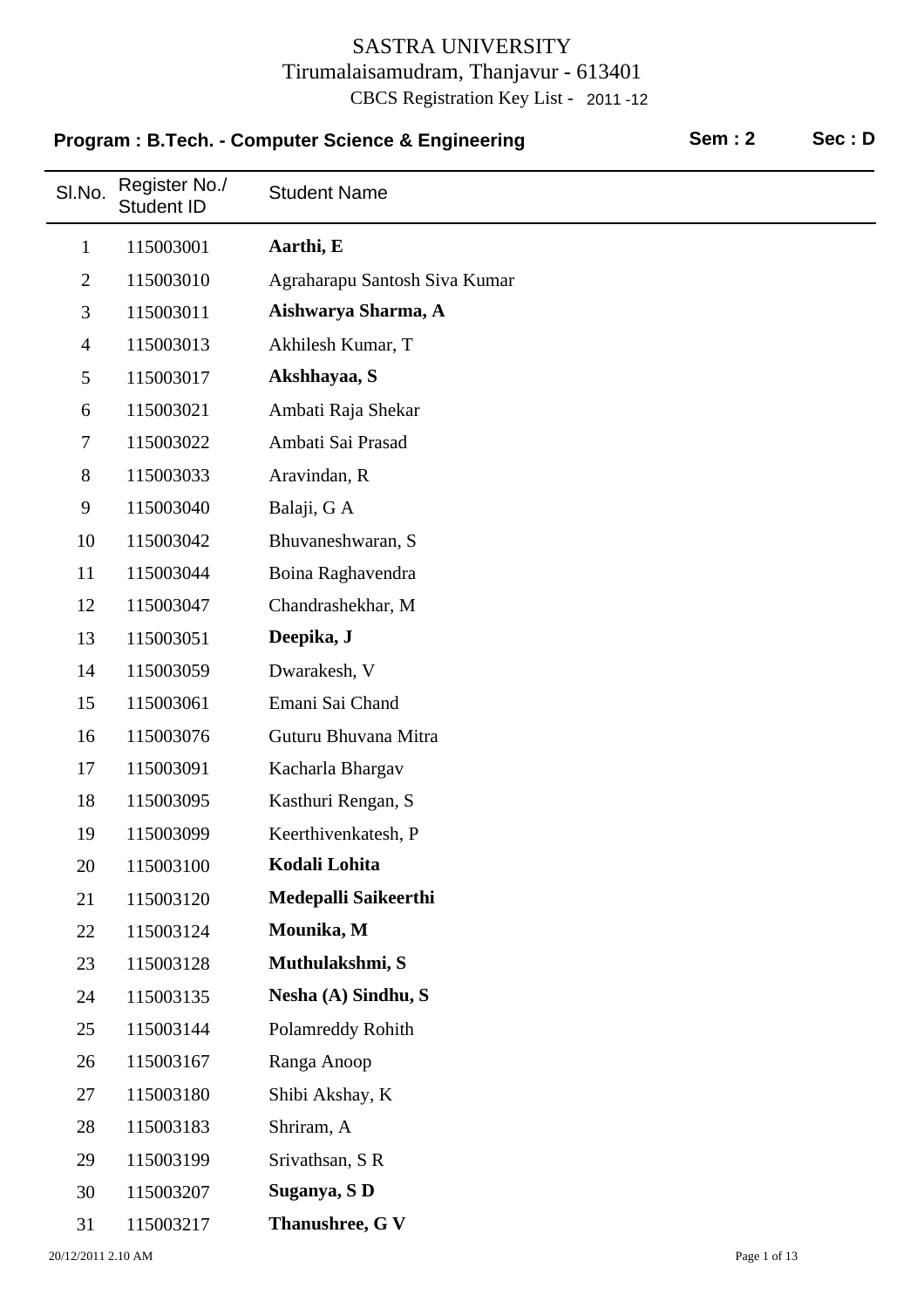|        |                             | Program: B.Tech. - Computer Science & Engineering | Sem: 2 | Sec: D |
|--------|-----------------------------|---------------------------------------------------|--------|--------|
| SI.No. | Register No./<br>Student ID | <b>Student Name</b>                               |        |        |
| 32     | 115003227                   | Vijayashanthi, B                                  |        |        |
| 33     | 115003231                   | Vishnu Sai, S                                     |        |        |
|        |                             |                                                   |        |        |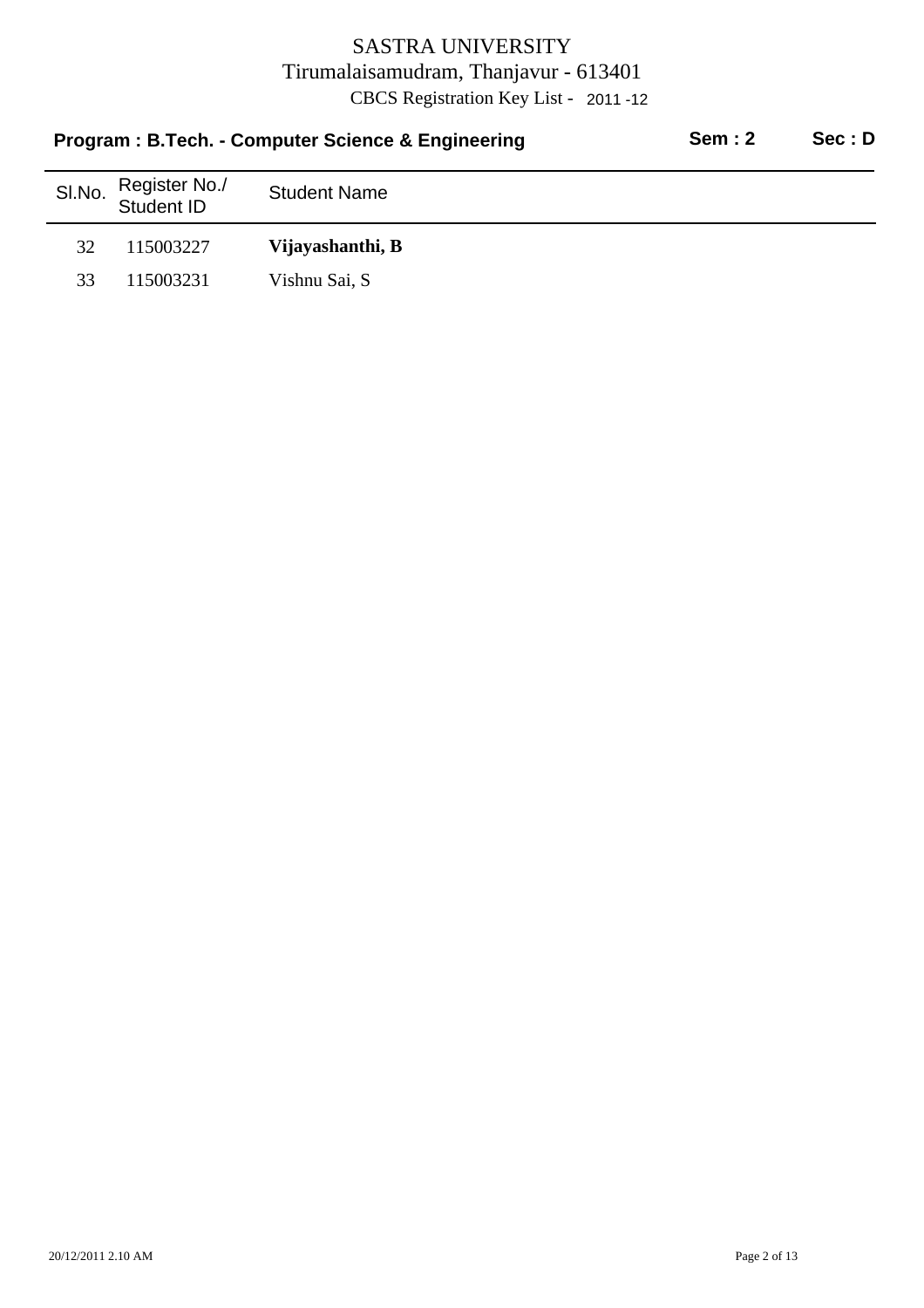|                | Program : B.Tech. - Computer Science & Engineering |                                   | <b>Sem: 2</b> | Sec: E |
|----------------|----------------------------------------------------|-----------------------------------|---------------|--------|
| SI.No.         | Register No./<br>Student ID                        | <b>Student Name</b>               |               |        |
| $\mathbf 1$    | 115003004                                          | Abhinaya, S                       |               |        |
| $\overline{2}$ | 115003005                                          | Abinaya, NR                       |               |        |
| 3              | 115003019                                          | Allam Maruthi Rao                 |               |        |
| $\overline{4}$ | 115003037                                          | Atmakuri Venkatesh                |               |        |
| 5              | 115003039                                          | Ayachithula B S Sidhardha         |               |        |
| 6              | 115003041                                          | Balaji, K                         |               |        |
| $\tau$         | 115003063                                          | Gaayathri, M                      |               |        |
| 8              | 115003069                                          | Gattu Anand Sai Gupta             |               |        |
| 9              | 115003070                                          | Gaurav Kumar Agrahari             |               |        |
| 10             | 115003092                                          | Kamireddy Sai Charan Reddy        |               |        |
| 11             | 115003093                                          | Kandalai Karthik                  |               |        |
| 12             | 115003102                                          | Komerishetty Srujan Kumar         |               |        |
| 13             | 115003109                                          | Kuricheti Venkata Vasishta        |               |        |
| 14             | 115003112                                          | Maddula Vamsikrishna              |               |        |
| 15             | 115003113                                          | Mahalakshmi, R                    |               |        |
| 16             | 115003115                                          | Mallela Venkata Sudarashana Reddy |               |        |
| 17             | 115003116                                          | Manoj Kumar, S                    |               |        |
| 18             | 115003130                                          | Nallabothula Bhanuprakash         |               |        |
| 19             | 115003138                                          | Nivetha, B                        |               |        |
| 20             | 115003141                                          | Pamidi Bhanu Prakash              |               |        |
| 21             | 115003143                                          | Pavithra, V                       |               |        |
| 22             | 115003151                                          | Prateek Kumar V Jain              |               |        |
| 23             | 115003164                                          | Rameya, J                         |               |        |
| 24             | 115003186                                          | Sindhu, R                         |               |        |
| 25             | 115003191                                          | Sivaranjani, S                    |               |        |
| 26             | 115003194                                          | Soma Sundaram, M                  |               |        |
| 27             | 115003196                                          | Sri Ranjaniee, N                  |               |        |
| 28             | 115003216                                          | Tangutoori Gopinath               |               |        |
| 29             | 115003218                                          | Tharun, M S                       |               |        |
| 30             | 115003221                                          | Vallu Prajith                     |               |        |
| 31             | 115003224                                          | Vellanki Divya                    |               |        |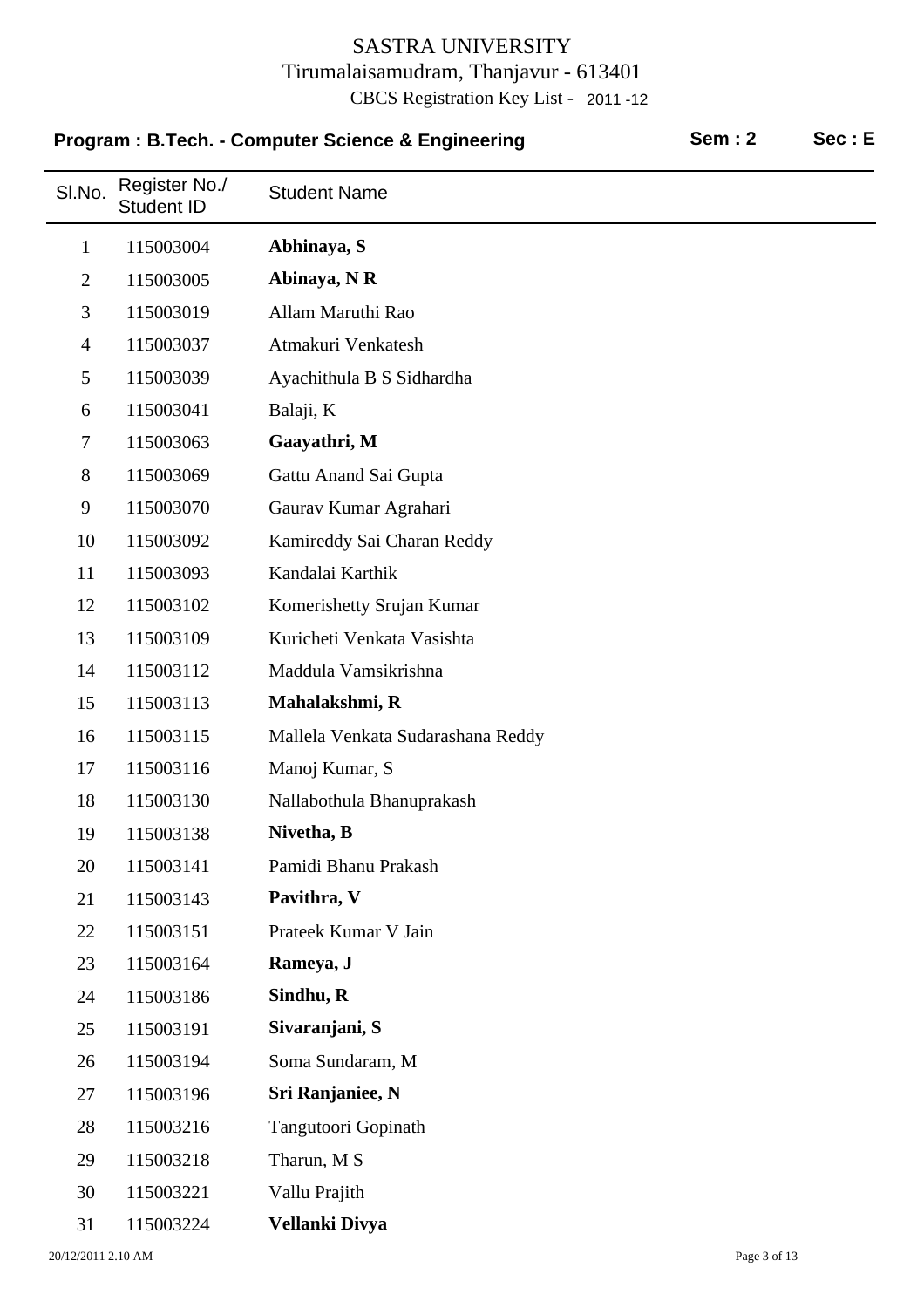|                |                                    | Program: B.Tech. - Computer Science & Engineering | <b>Sem: 2</b> | Sec: F |
|----------------|------------------------------------|---------------------------------------------------|---------------|--------|
| SI.No.         | Register No./<br><b>Student ID</b> | <b>Student Name</b>                               |               |        |
| $\mathbf{1}$   | 115003007                          | Adhithya, B                                       |               |        |
| $\overline{2}$ | 115003025                          | Anand, GT                                         |               |        |
| 3              | 115003026                          | Anantharaman, G                                   |               |        |
| $\overline{4}$ | 115003027                          | Ananthi, Y                                        |               |        |
| 5              | 115003028                          | Anjana Subramanian                                |               |        |
| 6              | 115003031                          | Aramati Vedapragna                                |               |        |
| $\tau$         | 115003035                          | Arthi, K                                          |               |        |
| 8              | 115003052                          | Deepika, P                                        |               |        |
| 9              | 115003064                          | Gajjala Bhavana Reddy                             |               |        |
| 10             | 115003071                          | Gayathri Smrutha, G                               |               |        |
| 11             | 115003077                          | Harihara Subrahmaniam, M                          |               |        |
| 12             | 115003081                          | Harish Kumar, V                                   |               |        |
| 13             | 115003087                          | Jagarapu Dedeepya Sree Pavan                      |               |        |
| 14             | 115003094                          | Kasiraman, K                                      |               |        |
| 15             | 115003097                          | <b>Kavya Shree, SP</b>                            |               |        |
| 16             | 115003108                          | Kumaresh, S                                       |               |        |
| 17             | 115003118                          | Mathana Gopala Krishnan, N                        |               |        |
| 18             | 115003121                          | Meenakshi, R                                      |               |        |
| 19             | 115003134                          | Neelakantan Adarsh                                |               |        |
| 20             | 115003163                          | Ramanathan, K                                     |               |        |
| 21             | 115003170                          | <b>Riya Sebastian</b>                             |               |        |
| 22             | 115003173                          | Sangeetha, M                                      |               |        |
| 23             | 115003179                          | Sharmila, A                                       |               |        |
| 24             | 115003182                          | Shiva Shankar, A                                  |               |        |
| 25             | 115003185                          | Shyam Babu, C                                     |               |        |
| 26             | 115003189                          | Siva, G                                           |               |        |
| 27             | 115003193                          | Smriti, S                                         |               |        |
| 28             | 115003200                          | Srividhya, B                                      |               |        |
| 29             | 115003204                          | Subhashini, MR                                    |               |        |
| 30             | 115003213                          | Swaminathan, V                                    |               |        |
| 31             | 115003223                          | Veernapati John Jim Evans                         |               |        |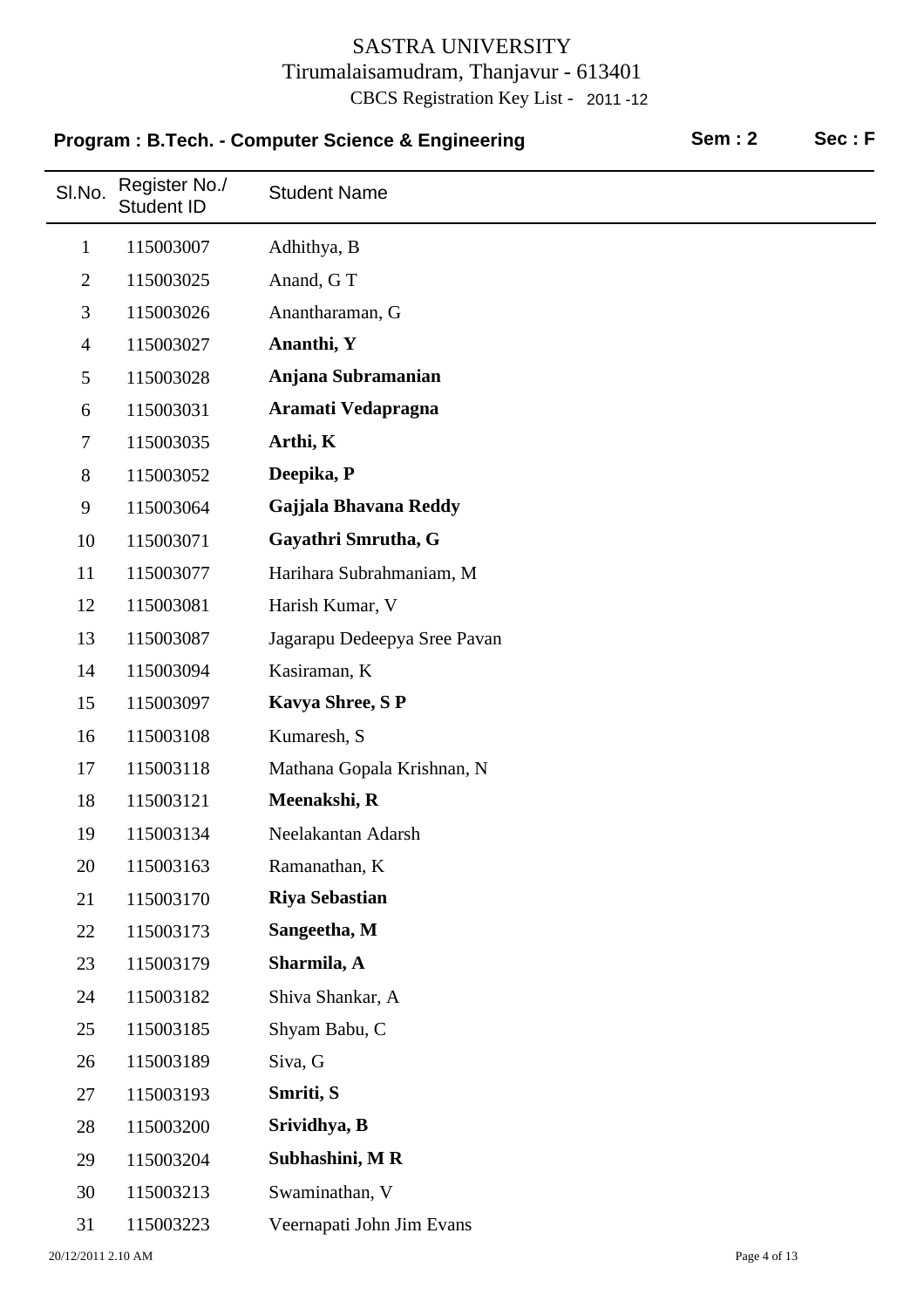|        | Program: B.Tech. - Computer Science & Engineering | <b>Sem: 2</b>       | Sec: F |  |
|--------|---------------------------------------------------|---------------------|--------|--|
| SI.No. | Register No./<br>Student ID                       | <b>Student Name</b> |        |  |
| 32     | 115003228                                         | Vijaykrisna, S      |        |  |
| 33     | 115003230                                         | Vishal, M           |        |  |
|        |                                                   |                     |        |  |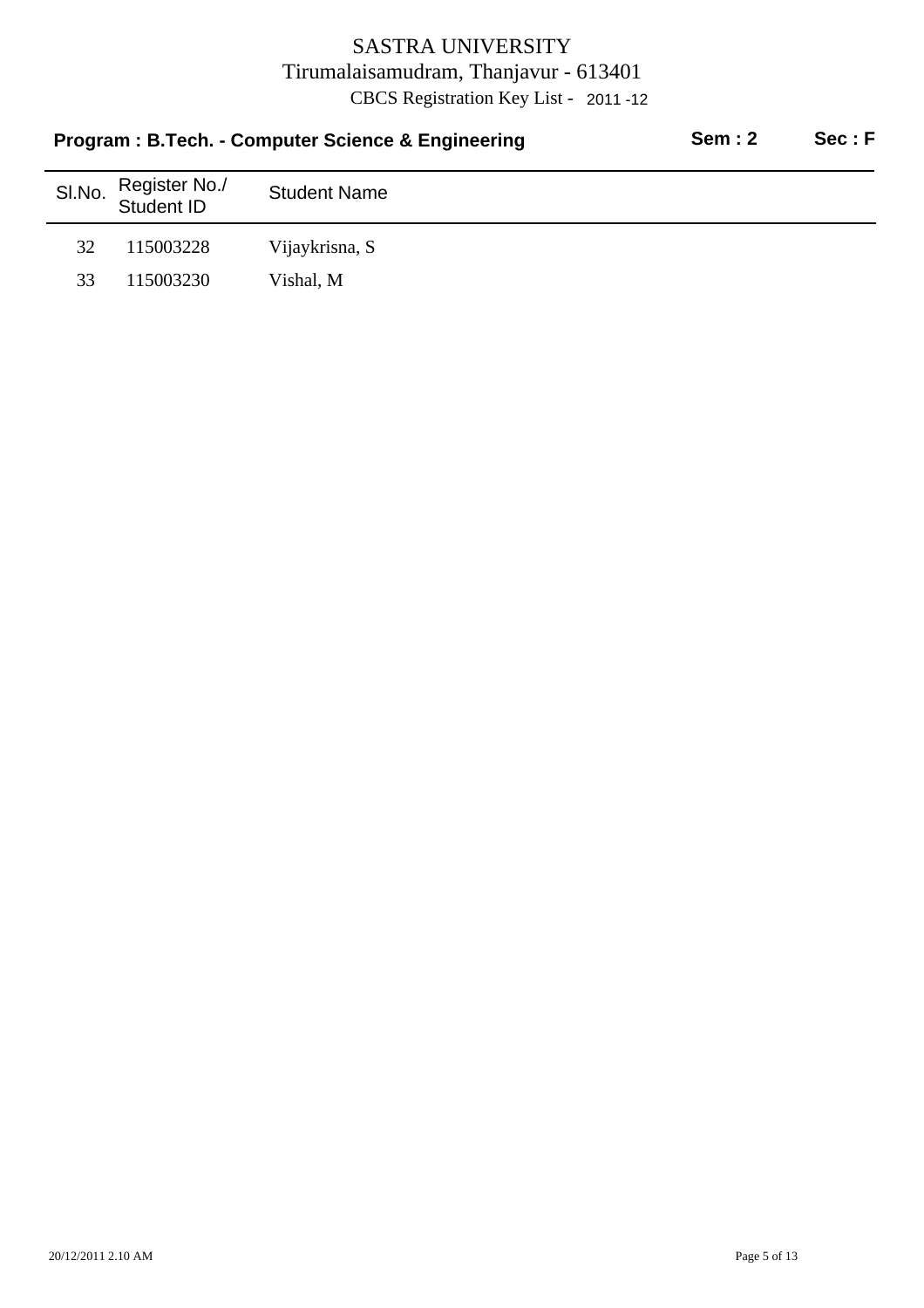|                | Program: B.Tech. - Computer Science & Engineering |                              | <b>Sem: 2</b> | Sec: G |
|----------------|---------------------------------------------------|------------------------------|---------------|--------|
| SI.No.         | Register No./<br><b>Student ID</b>                | <b>Student Name</b>          |               |        |
| $\mathbf{1}$   | 115003012                                         | Ajay Kumar, S                |               |        |
| $\overline{2}$ | 115003023                                         | Amrita Kumari Keshari        |               |        |
| 3              | 115003032                                         | Aravind, S                   |               |        |
| $\overline{4}$ | 115003036                                         | Ashish Prakash               |               |        |
| 5              | 115003038                                         | Atul Pahlazani               |               |        |
| 6              | 115003048                                         | Chavali Sai Koushik          |               |        |
| $\tau$         | 115003050                                         | Deenadayalan, V              |               |        |
| $8\,$          | 115003072                                         | Gayathri, G                  |               |        |
| 9              | 115003075                                         | Gunturu Vamsi Pavan Mahesh   |               |        |
| 10             | 115003088                                         | Janany, V                    |               |        |
| 11             | 115003096                                         | Kaushik, S                   |               |        |
| 12             | 115003104                                         | Koripelli Rohith Reddy       |               |        |
| 13             | 115003105                                         | Kotha Sailesh                |               |        |
| 14             | 115003122                                         | Monika, V                    |               |        |
| 15             | 115003123                                         | Mounika Santoshi, V          |               |        |
| 16             | 115003127                                         | Muppidi Venkata Sowjanya     |               |        |
| 17             | 115003133                                         | Naru Venkata Chaitanya Reddy |               |        |
| 18             | 115003137                                         | Nikilav, P V                 |               |        |
| 19             | 115003145                                         | Poornima, J                  |               |        |
| 20             | 115003146                                         | Prafulla Kumar Dwivedi       |               |        |
| 21             | 115003148                                         | <b>Praneeth Ramesh</b>       |               |        |
| 22             | 115003149                                         | Prasanth Chandra, P          |               |        |
| 23             | 115003150                                         | Prashant Kumar               |               |        |
| 24             | 115003152                                         | Praveen Kumar, P             |               |        |
| 25             | 115003155                                         | Priya, V                     |               |        |
| 26             | 115003165                                         | Ramgopalan, V                |               |        |
| 27             | 115003172                                         | Sandhya, S                   |               |        |
| 28             | 115003188                                         | <b>Singamreddy Swathi</b>    |               |        |
| 29             | 115003197                                         | Sriniketh, R                 |               |        |
| 30             | 115003209                                         | Sumithra, M                  |               |        |
| 31             | 115003215                                         | <b>Tammisetty Sravani</b>    |               |        |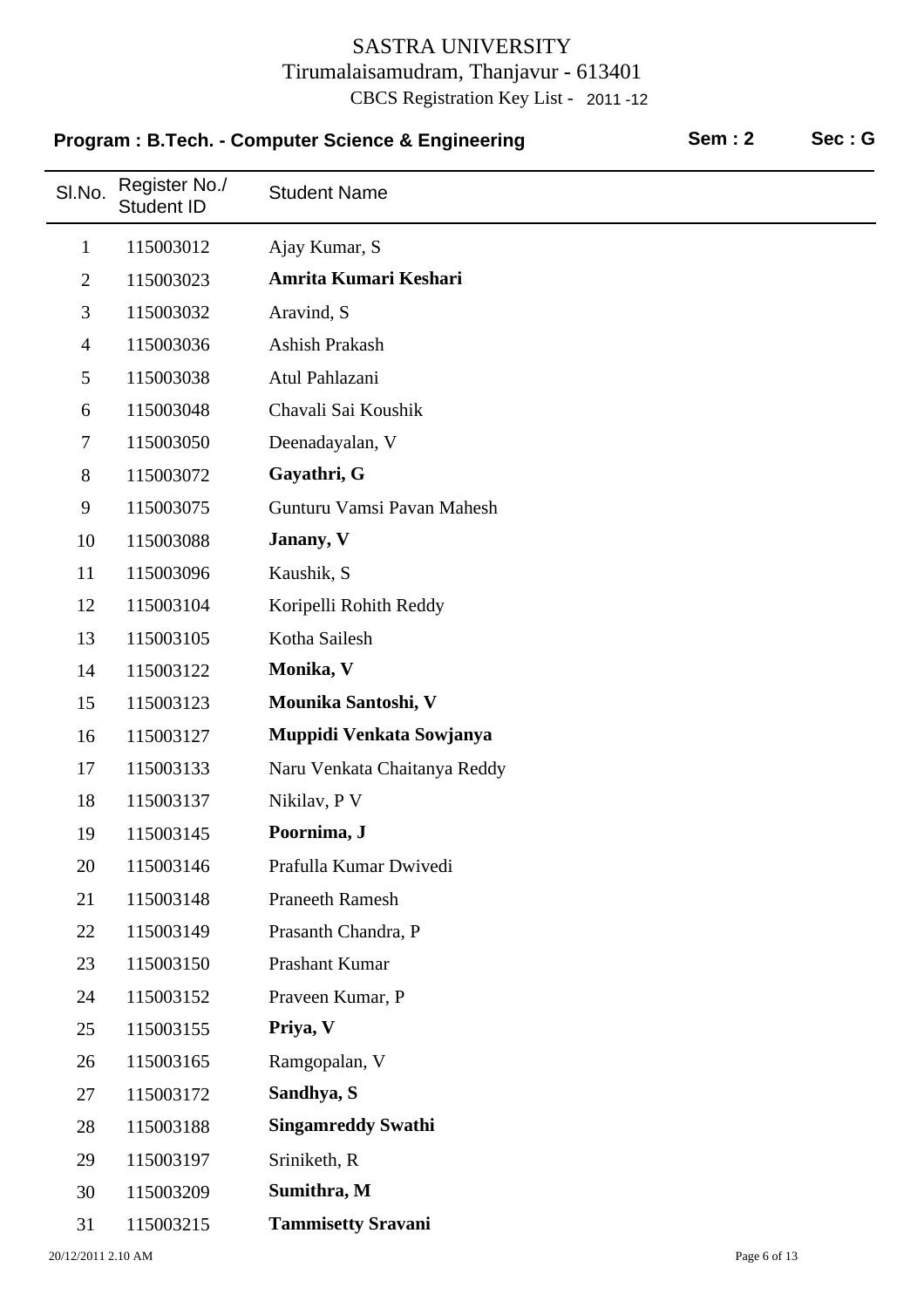|        | Program: B.Tech. - Computer Science & Engineering | Sem: 2                   | Sec:G |  |
|--------|---------------------------------------------------|--------------------------|-------|--|
| SI.No. | Register No./<br>Student ID                       | <b>Student Name</b>      |       |  |
| 32     | 115003222                                         | Valluru Deepak Reddy     |       |  |
| 33     | 115003226                                         | Vijayadeepak, G B        |       |  |
| 34     | 115003233                                         | Yerradoddi Koushik Reddy |       |  |
|        |                                                   |                          |       |  |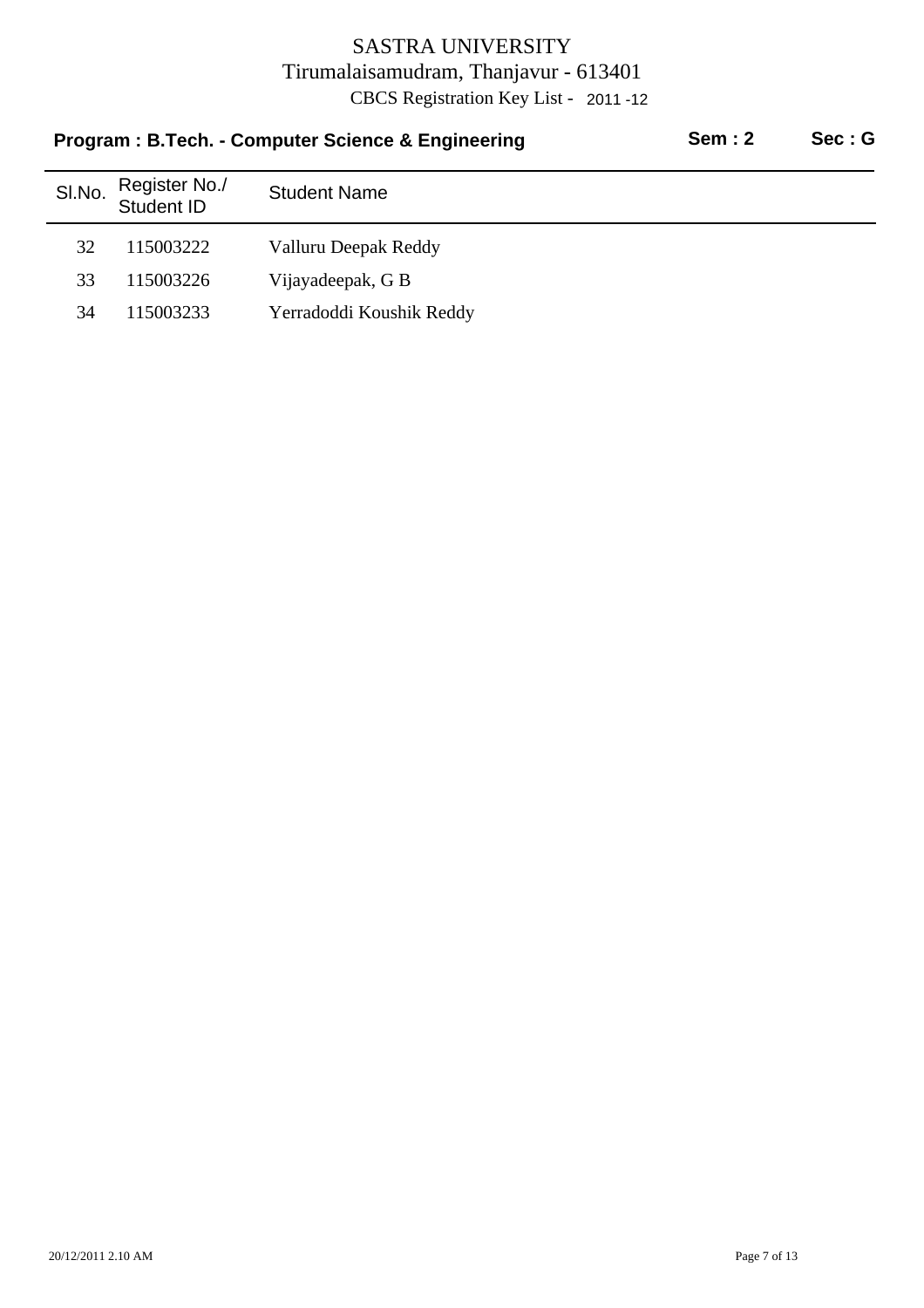|                | Program: B.Tech. - Computer Science & Engineering |                                       |  | Sec: H |
|----------------|---------------------------------------------------|---------------------------------------|--|--------|
| SI.No.         | Register No./<br><b>Student ID</b>                | <b>Student Name</b>                   |  |        |
| $\mathbf{1}$   | 115003002                                         | Aarthie, N                            |  |        |
| $\overline{2}$ | 115003008                                         | <b>Adusumilli Amithasree</b>          |  |        |
| 3              | 115003055                                         | Disha Bhatnagar                       |  |        |
| $\overline{4}$ | 115003056                                         | Divya, R                              |  |        |
| 5              | 115003060                                         | Elakkiya, B                           |  |        |
| 6              | 115003062                                         | Eswara Sai Ravi Thej Neeli            |  |        |
| $\tau$         | 115003074                                         | Giriesh, S                            |  |        |
| $8\,$          | 115003086                                         | Jaanesh, R                            |  |        |
| 9              | 115003090                                         | Jerome Edward, W                      |  |        |
| 10             | 115003101                                         | Kolisreeharsha                        |  |        |
| 11             | 115003103                                         | Konda Venkata Sri Krishna Abhinav     |  |        |
| 12             | 115003106                                         | Kousalya, M                           |  |        |
| 13             | 115003107                                         | Krithika, G                           |  |        |
| 14             | 115003125                                         | Mownika, S                            |  |        |
| 15             | 115003129                                         | Mylavarapu Prasanna Padmasreepranathi |  |        |
| 16             | 115003131                                         | Narayanaraju Sravana Jyothi           |  |        |
| 17             | 115003142                                         | Pavithra, N                           |  |        |
| 18             | 115003147                                         | <b>Praneeth Ganta</b>                 |  |        |
| 19             | 115003157                                         | Priyanka, R                           |  |        |
| 20             | 115003160                                         | Raghavendran, R                       |  |        |
| 21             | 115003162                                         | Rajyalakshmi Sushma, C                |  |        |
| 22             | 115003168                                         | Rangareddygari Anusha Reddy           |  |        |
| 23             | 115003169                                         | Rathnakaram Jyothirmayee              |  |        |
| 24             | 115003171                                         | Sabura Yasmin, A                      |  |        |
| 25             | 115003181                                         | Shirpa, V                             |  |        |
| 26             | 115003184                                         | Shruthi, S                            |  |        |
| 27             | 115003198                                         | Srinivasan, TC                        |  |        |
| 28             | 115003203                                         | Subha, K                              |  |        |
| 29             | 115003208                                         | Sukanya, S                            |  |        |
| 30             | 115003214                                         | Tamizh Baggiya, R                     |  |        |
| 31             | 115003219                                         | Thivya Rajeswari, S                   |  |        |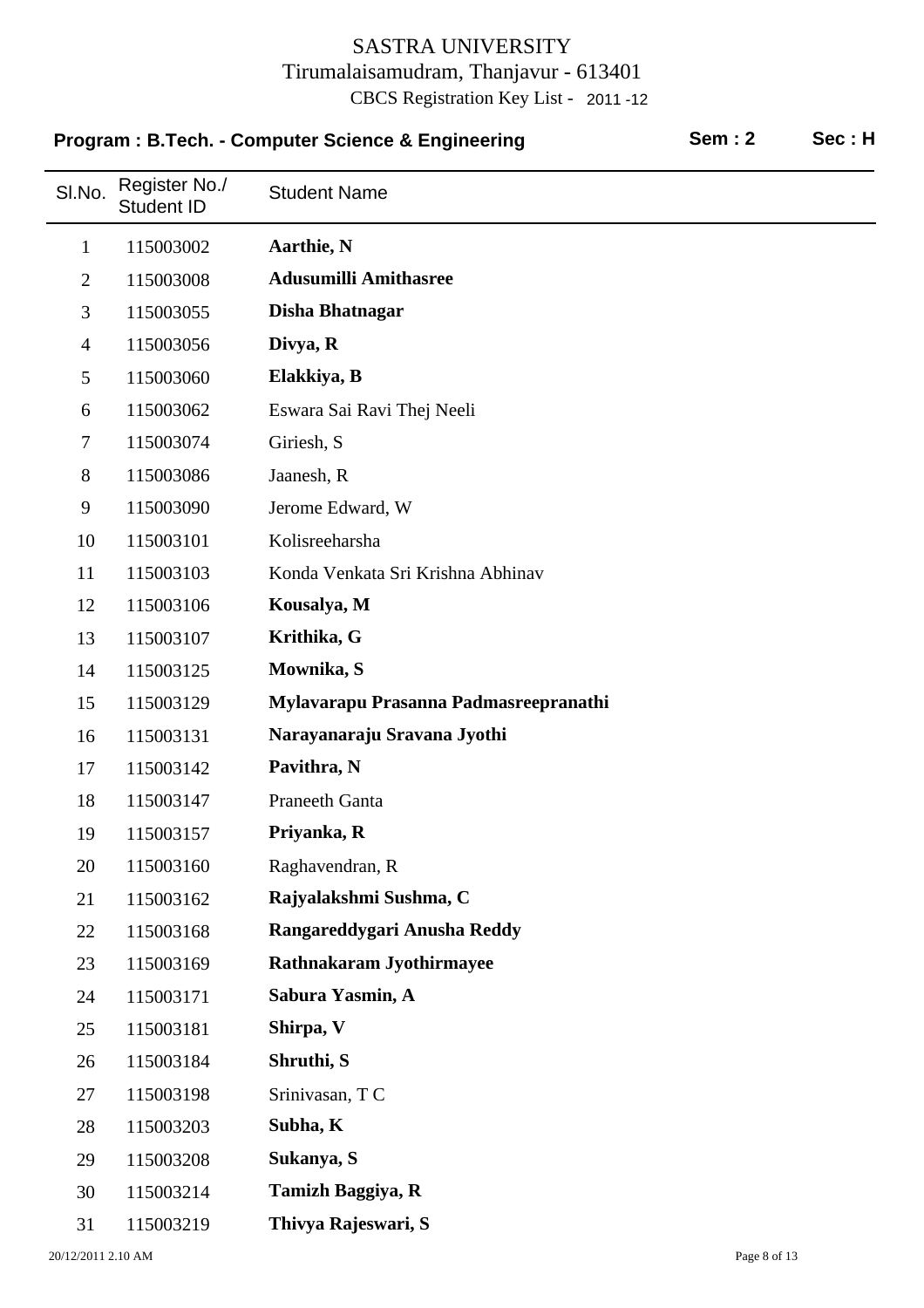|        |                             | Program: B.Tech. - Computer Science & Engineering | Sem: 2 | Sec:H |
|--------|-----------------------------|---------------------------------------------------|--------|-------|
| SI.No. | Register No./<br>Student ID | <b>Student Name</b>                               |        |       |
| 32     | 115003225                   | Vidya Lakshmi, R                                  |        |       |
| 33     | 115003229                   | Vinotha, R                                        |        |       |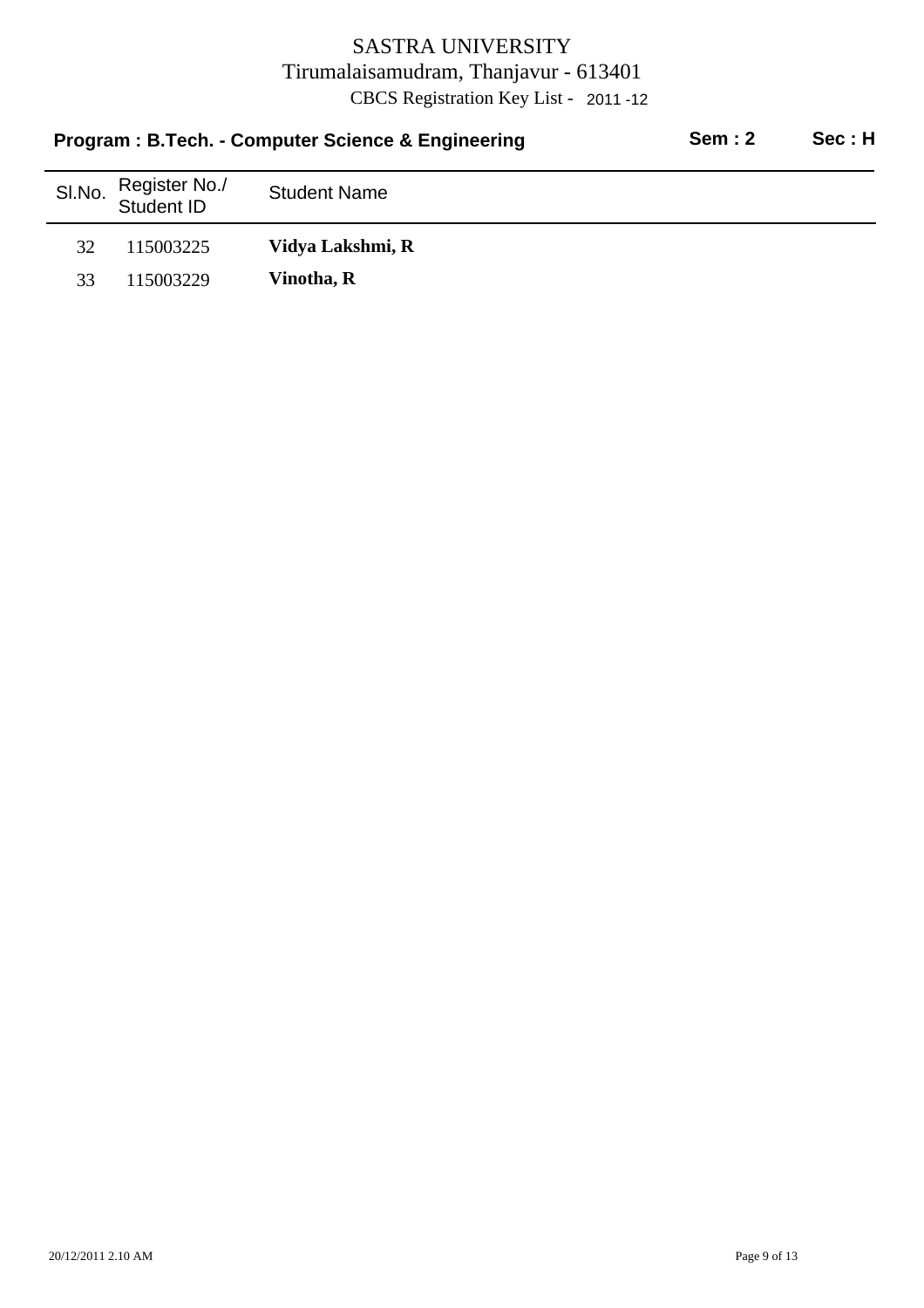|                | Program: B.Tech. - Computer Science & Engineering |                             | <b>Sem: 2</b> | Sec:I |
|----------------|---------------------------------------------------|-----------------------------|---------------|-------|
| SI.No.         | Register No./<br>Student ID                       | <b>Student Name</b>         |               |       |
| $\mathbf{1}$   | 115003014                                         | Akkiraju Saran              |               |       |
| $\overline{2}$ | 115003020                                         | Aman Kumar                  |               |       |
| 3              | 115003024                                         | Anand, B                    |               |       |
| $\overline{4}$ | 115003029                                         | Anshuman, V                 |               |       |
| 5              | 115003043                                         | Bijjala Chandra Kanth       |               |       |
| 6              | 115003046                                         | Challa Anirudh              |               |       |
| $\tau$         | 115003053                                         | Deivanai, S                 |               |       |
| 8              | 115003054                                         | Dhivya, J                   |               |       |
| 9              | 115003057                                         | Doreti Poojitha             |               |       |
| 10             | 115003068                                         | Ganta Dheeraj Kumar         |               |       |
| 11             | 115003073                                         | Gayathri, N                 |               |       |
| 12             | 115003078                                         | Harini, B                   |               |       |
| 13             | 115003082                                         | Harish, R                   |               |       |
| 14             | 115003083                                         | Harshine, V                 |               |       |
| 15             | 115003084                                         | <b>Immidisetty Yaswitha</b> |               |       |
| 16             | 115003098                                         | Kavya, DR                   |               |       |
| 17             | 115003110                                         | Lakshmi, KR                 |               |       |
| 18             | 115003119                                         | Mathura, K                  |               |       |
| 19             | 115003126                                         | Mudigonda Srikar            |               |       |
| 20             | 115003136                                         | Nikhil, P                   |               |       |
| 21             | 115003139                                         | Padma Krishna, B            |               |       |
| 22             | 115003153                                         | Preethi, A                  |               |       |
| 23             | 115003154                                         | Priya, R S                  |               |       |
| 24             | 115003156                                         | Priyadarshni, P             |               |       |
| 25             | 115003161                                         | Rahul Gupta, R              |               |       |
| 26             | 115003174                                         | Sanikommu Pradeepreddy      |               |       |
| 27             | 115003177                                         | Sathyan, K                  |               |       |
| 28             | 115003178                                         | Sharadha Adinarayanan       |               |       |
| 29             | 115003187                                         | Sindhuja, V                 |               |       |
| 30             | 115003205                                         | Sudha, C                    |               |       |
| 31             | 115003211                                         | Supriya Lakshmi, N          |               |       |

#### 20/12/2011 2.10 AM Page 10 of 13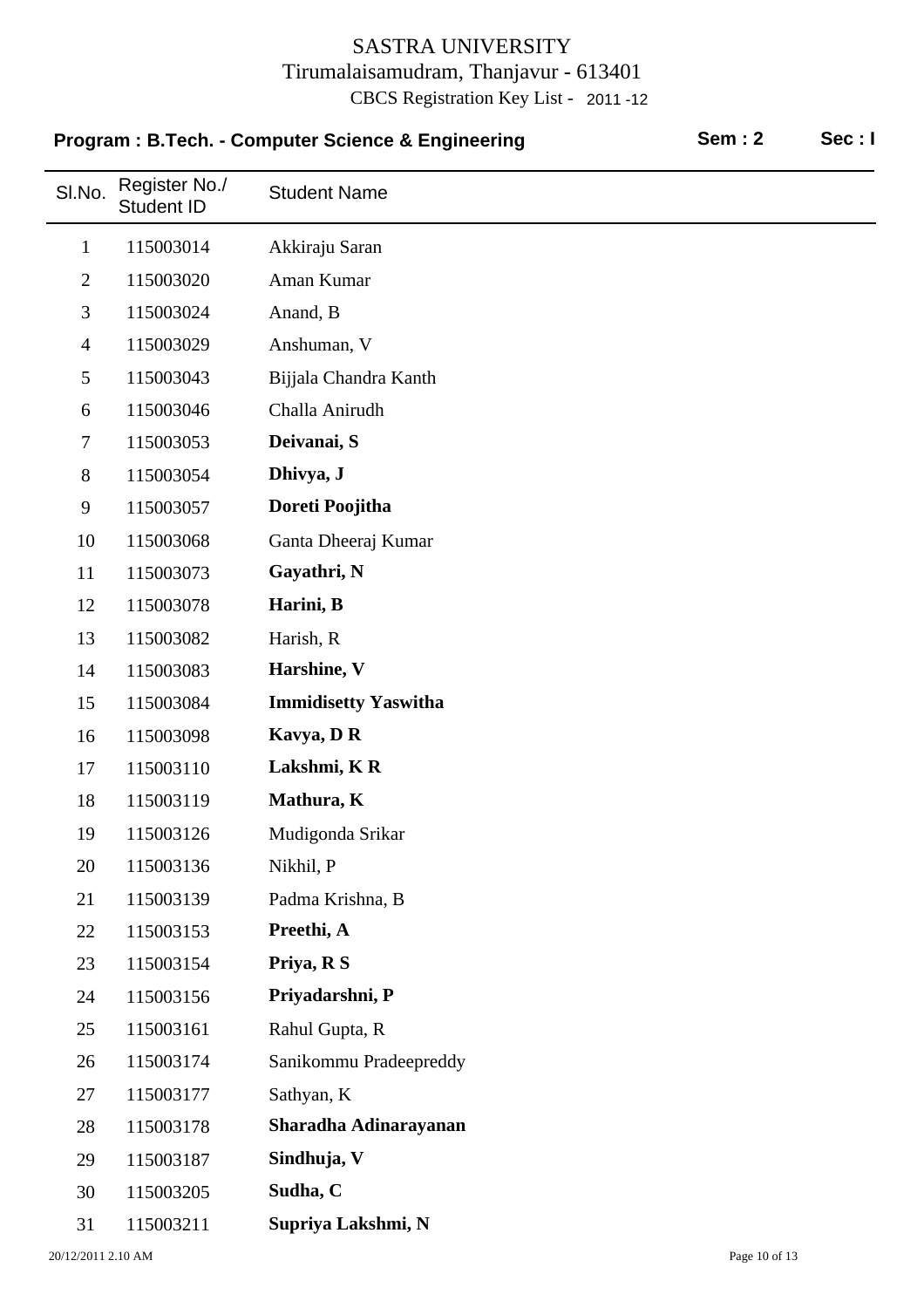|        |                             | Program: B.Tech. - Computer Science & Engineering | Sem: 2 | Sec: I |
|--------|-----------------------------|---------------------------------------------------|--------|--------|
| SI.No. | Register No./<br>Student ID | <b>Student Name</b>                               |        |        |
| 32     | 115003220                   | Vaitheega Pria, G                                 |        |        |
| 33     | 115003232                   | Yallala Mounisha                                  |        |        |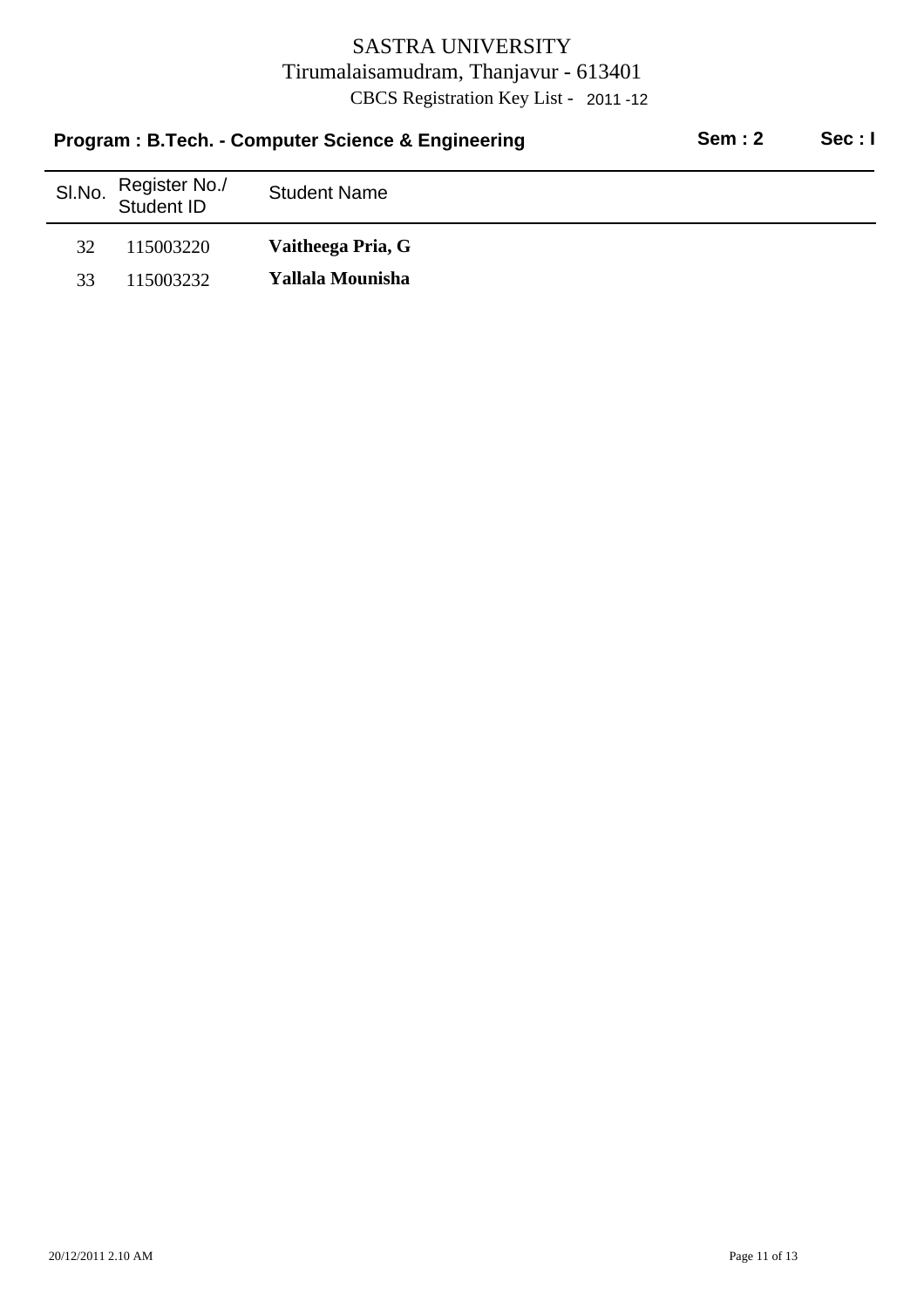|                | Program: B.Tech. - Computer Science & Engineering | <b>Sem: 2</b><br>Sec: J        |  |  |
|----------------|---------------------------------------------------|--------------------------------|--|--|
| SI.No.         | Register No./<br><b>Student ID</b>                | <b>Student Name</b>            |  |  |
| $\mathbf{1}$   | 115003006                                         | Achyuth Mohan                  |  |  |
| $\overline{2}$ | 115003009                                         | Afra Fairos Mohamed Ali Jinnah |  |  |
| 3              | 115003015                                         | Akshaya, B                     |  |  |
| $\overline{4}$ | 115003016                                         | Akshaya, G                     |  |  |
| 5              | 115003018                                         | <b>Alex Mathew</b>             |  |  |
| 6              | 115003030                                         | Anuraag Vikram Kate            |  |  |
| $\overline{7}$ | 115003034                                         | Archana, V                     |  |  |
| 8              | 115003045                                         | <b>Buchupalli Udaysree</b>     |  |  |
| 9              | 115003049                                         | <b>Chekka Lalitha</b>          |  |  |
| 10             | 115003058                                         | Dwarak Govind, P               |  |  |
| 11             | 115003065                                         | Ganesh Prabu, R                |  |  |
| 12             | 115003067                                         | <b>Ganta Anughna</b>           |  |  |
| 13             | 115003079                                         | Harini, K                      |  |  |
| 14             | 115003080                                         | Harish Balakrishnan            |  |  |
| 15             | 115003085                                         | Iswarya, G                     |  |  |
| 16             | 115003089                                         | Jasmine, J                     |  |  |
| 17             | 115003111                                         | Layamadhuri, K                 |  |  |
| 18             | 115003117                                         | <b>Maruru Shireesha</b>        |  |  |
| 19             | 115003132                                         | Narendar, R                    |  |  |
| 20             | 115003140                                         | Pallavi, L V                   |  |  |
| 21             | 115003158                                         | Puneet Kumar, A                |  |  |
| 22             | 115003159                                         | Ragavi Swarnalatha, R          |  |  |
| 23             | 115003166                                         | Ramkee, K                      |  |  |
| 24             | 115003176                                         | Saranya Devi, B                |  |  |
| 25             | 115003190                                         | Sivakumaran, M                 |  |  |
| 26             | 115003192                                         | Sivashanmugam, K               |  |  |
| 27             | 115003195                                         | Sowmya, SK                     |  |  |
| 28             | 115003201                                         | Srividhya, G                   |  |  |
| 29             | 115003202                                         | Sruthi, B                      |  |  |
| 30             | 115003206                                         | Sudhamathi, S                  |  |  |
| 31             | 115003210                                         | Sundaravel, V                  |  |  |